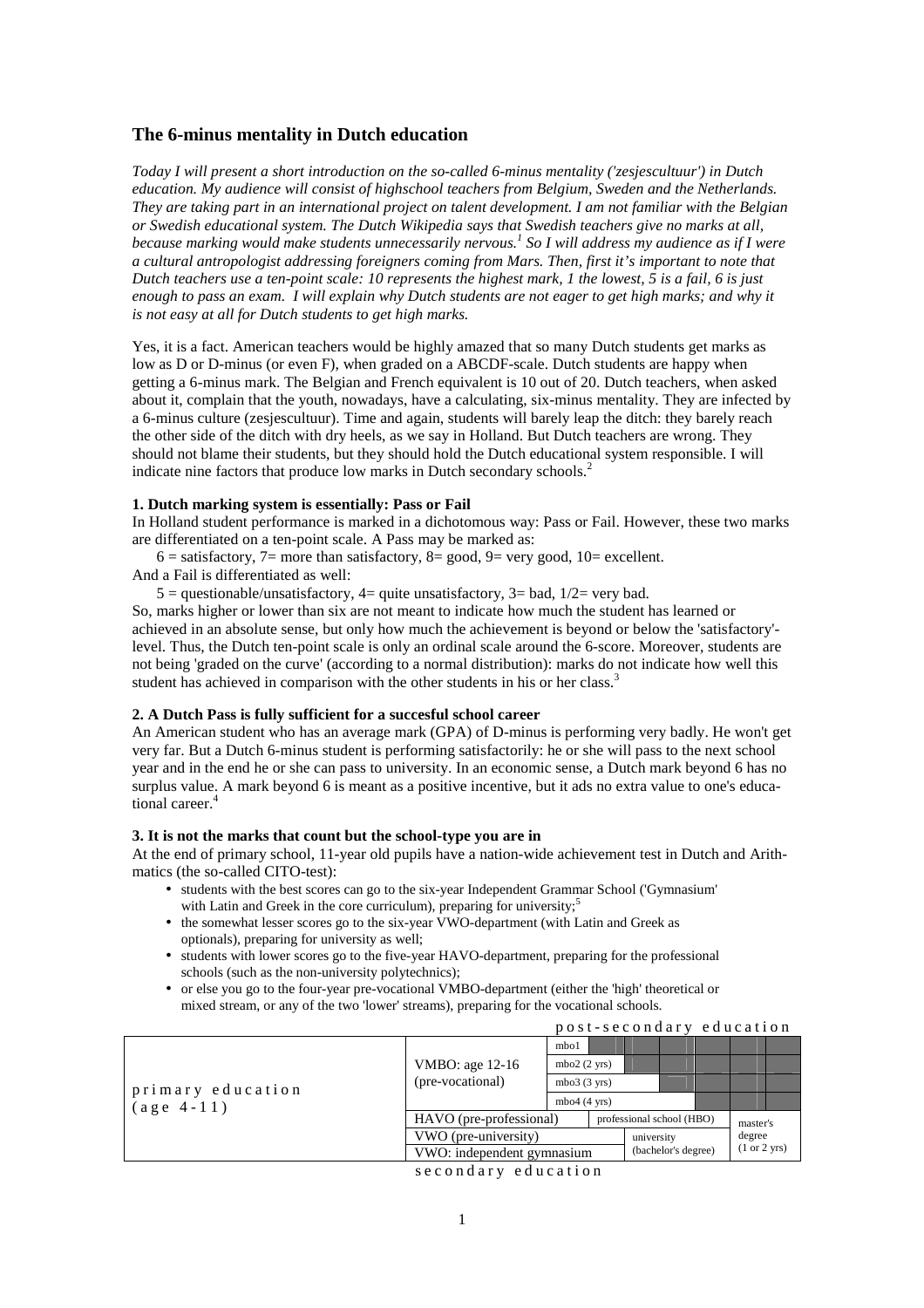So, after primary school you try to get admission to a school-type as high-ranking as possible (eventually via the first transition year, which is meant to be a selection and allocation period). Once you have been admitted, you try to cling to that school-type. If your marks will drop below the 6-level, you risk a degradation to a lower-ranking school-type. But higher marks won't promote you to a higher-ranking schooltype.

# **4. Holland is a class-ridden society**

Dutch upper-middleclass and upperclass want their children to go to the Independent Gymnasium or to the VWO-department (and afterwards to the university), even if they have barely enough talent for such a school career. They prefer their children to repeat a year, rather than to be degraded to HAVO or VMBO. So, 6-minus students may be upper-middleclass or upperclass students who do their utmost to stay in their high-ranking school-type.

# **5. Dutch post-secondary education has no entrance examinations**

After the transition from primary to secondary education, there are no strict entrance examinations.<sup>4, 6</sup> Secondary education concludes with a final examination and if you pass that examination you are automatically admitted to university or professional school or vocational school (provided that you have passed the required subjects). Each school-type has its own nation-wide final examination. To a certain extent students can choose their own subjects, but the minimum-level to be reached is fixed. If you don't reach that level you will fail the exam and then you have to resit the whole exam the following year.

#### **6. Continuous selection**

As a fixed minimum-level of performance is required at the final examination, entrance to the intermediate years is restricted. Students are not admitted to the next year within their school-type unless they have reached the level that is required to start in that next form. If they have not reached that level, they have to repeat the year they are in, or they will be degraded to a lower school-type.

Also, when you have passed the final examination, you are admitted to university, or professional school or vocational school (provided that you have passed the required subjects). But there again you study at your own risk. You don't get any assurance that you will succeed, for you have to reach a fixed final minimum-level.

# **7. No restrictions on study duration**

As you have seen, Dutch students are allowed to repeat a form. They are allowed to be lazy in one school year and repeat the form in their next school year. So, getting low marks in one school year is no problem, for the student can take a second chance next year. This a dominant characteristic of the system of secondary and post-secondary education in the Netherlands: final requirements are fixed and study duration is more or less free.<sup>7</sup> If the teachers cannot count on the diligence and good will of their students, they tend to get demoralized. Students as well as teachers lack the framework provided by Anglosaxon systems: try to reach a level as high as you can (and marks as high as you can get) within a fixed study duration.<sup>8</sup>

### **8. No honours programs, no advanced placement**

Students who achieve high marks, are not rewarded with an advanced placement or with placement in a more challenging honours course.<sup>9</sup> Every student within the school-type follows the same track, however boring that may be for highly talented students.<sup>10</sup> Still, boredom is not widespread in secondary and tertiary education, for the pace of instruction is attuned to the better students, - say to the 75th percentile of the ability ranking in a class. Students of lesser ability have to work very hard to keep up with the teacher's pace and they will earn no marks beyond 6 or 7.

This exacting school climate in each of the departments is brought about by the Dutch class society: the highest diplomas are an entrance ticket to the intellectual elite and to the higher social classes. But also, it is being continued by the competing subsystems of tertiary education. The universities (e.g. the department of pharmaceutical sciences) have to set very high standards in order to exceed the professional schools (e.g. the higher schools for medical analists). And the professional schools have to set high standards in order to exceed the diploma requirements of the vocational schools (e.g. the school for pharmacist's assistants).

### **9. The Peter Principle**

Do you know the Peter Principle? It says that *in a hierarchy every employee tends to be promoted until he has reached his level of incompetence.* This principle fully applies to the hierarchical structure of Dutch education. Every student tries to reach the educational level in which he or she is bound to fail. Or at best: he or she tries to attain the educational level in which he or she can only achieve 6-minus marks.